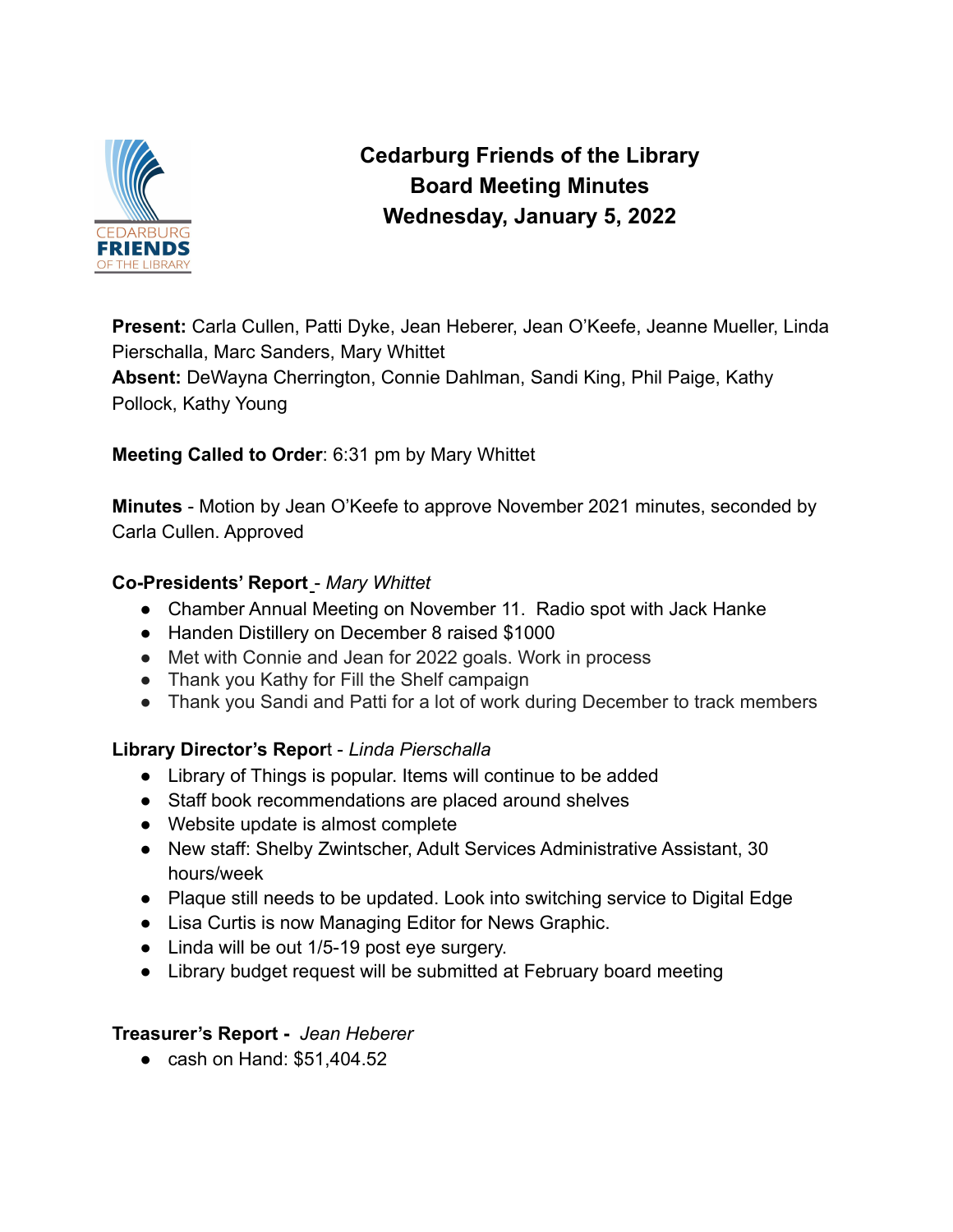- Consider a blanket sum allocated to the library rather than amounts broken down by category. Vote to be taken at February board meeting
- Contact Jean if adjustment needed for projected 2022 target expenses

### **Committee Reports:**

#### Membership - *Sandi King & Patti Dyke*

- Membership numbers will be finalized and reported at February board meeting
	- o 70 membership payments August-November 2021
- Save the Date for Carla Cullen's February 8 "A Writer's Journey" event on have been emailed.

#### *Book Store/Sales - Heidi May & Kathy Young*

- Nov. 29th-Dec. 4th book sale generated \$1400
- Book store sales: 11/1-11/27: \$967.
- Book store sales 12/5-12/27: \$634
	- o down because the library was closed 6 days in December
- Total revenue for November and December-\$3001.
- Next Book Sale: February 14-19

#### *Fill the Shelves - Kathy Pollock*

- The Fill the Shelves campaign has raised \$1,315 as of the end of 2021.
	- o Increased donations of \$50 and over
	- o Origami butterflies taken home
	- o Thank you notes have been sent

#### **Unfinished Business:**

● 2021-22 Goals: Connie Dahlman, Jean O'Keefe and Mary Whittet will present information at the February board meeting. Focus is on community engagement, advocacy and fundraising.

#### **New Business:**

- Jean O'Keefe joined a December brainstorming session at Adult Literacy Center with other representatives of Ozaukee organizations. She will meet again in January. Jean will continue to develop a partnership between CFOL and ALC.
- Motion by Jean Heberer to approve up to \$275 for the 2022 Great Decisions Program, seconded by Marc Sanders. Approved.